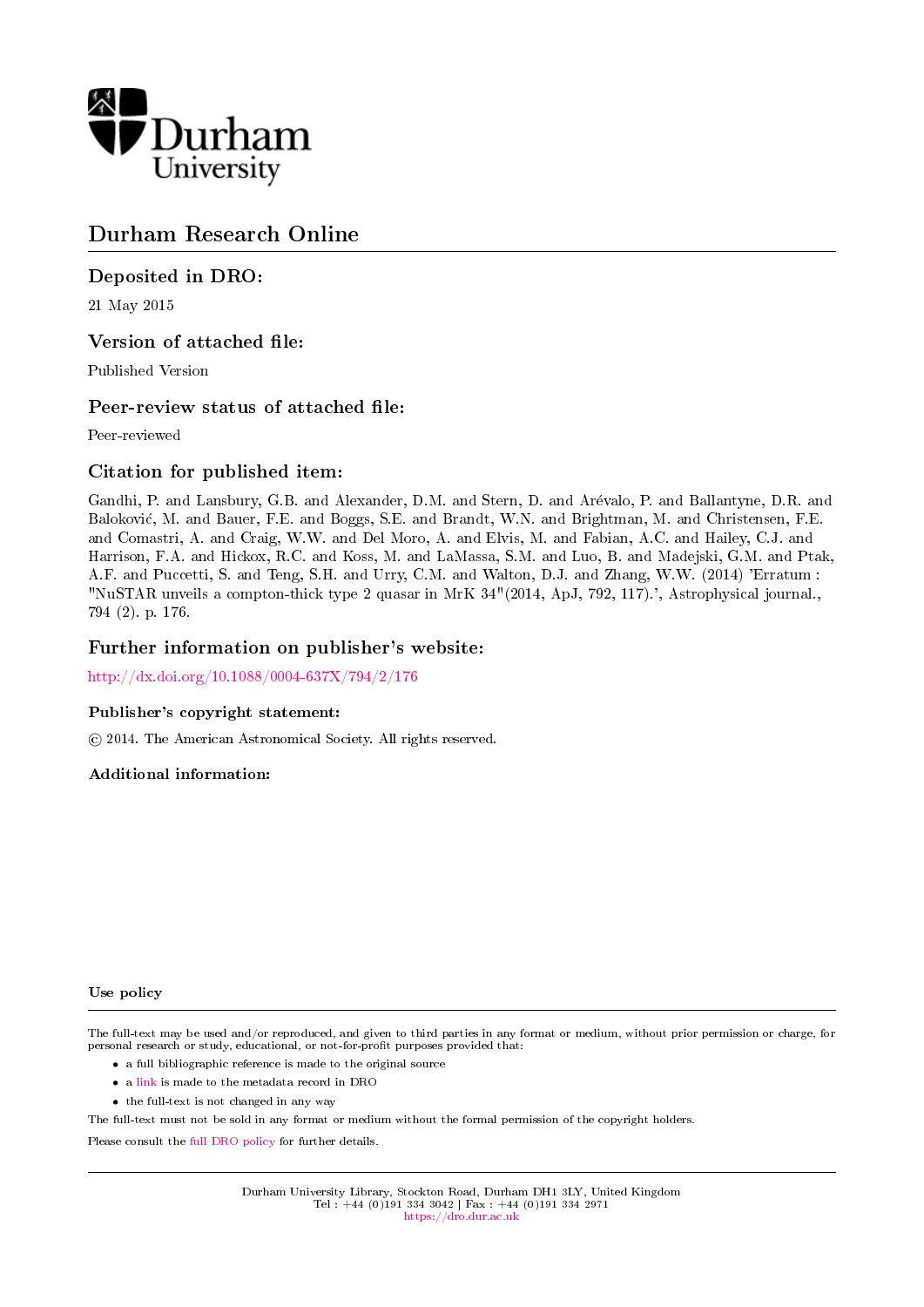### ERRATUM: "*NuSTAR* UNVEILS A COMPTON-THICK TYPE 2 QUASAR IN MrK 34" [\(2014, ApJ, 792, 117\)](http://dx.doi.org/10.1088/0004-637X/792/2/117)

P. Gandhi<sup>1</sup>, G. B. Lansbury<sup>1</sup>, D. M. Alexander<sup>1</sup>, D. Stern<sup>2</sup>, P. Arévalo<sup>3,4</sup>, D. R. Ballantyne<sup>5</sup>, M. Baloković<sup>6</sup>, F. E. Bauer<sup>3,7,8</sup>, S. E. Boggs<sup>9</sup>, W. N. Brandt<sup>10,11</sup>, M. Brightman<sup>12</sup>, F. E. Christensen<sup>13</sup>, A. Comastri<sup>14</sup>, W. W. Craig<sup>13,15</sup>, A. Del Moro<sup>1</sup>, M. Elvis<sup>16</sup>, A. C. Fabian<sup>17</sup>, C. J. Hailey<sup>18</sup>, F. A. Harrison<sup>6</sup>, R. C. Hickox<sup>19</sup>, M. Koss<sup>20</sup>, S. M. LaMassa<sup>21</sup>, B. Luo<sup>9,10</sup>, G. M. Madejski<sup>22</sup>, A. F. Ptak<sup>23</sup>, S. Puccetti<sup>24,25</sup>, S. H. TENG<sup>26</sup>, C. M. URRY<sup>21</sup>, D. J. WALTON<sup>6</sup>, AND W. W. ZHANG<sup>23</sup><br><sup>1</sup> Department of Physics, Durham University, South Road, Durham DH1 3LE, UK; poshak.gandhi@durham.ac.uk <sup>2</sup> Jet Propulsion Laboratory, California Institute of Technology, 4800 Oak Grove Drive, Mail Stop 169-221, Pasadena, CA 91109, USA<br><sup>3</sup> Instituto de Astrofísica, Facultad de Física, Pontificia Universidad Catolica de Chil <sup>10</sup> Department of Astronomy and Astrophysics, The Pennsylvania State University, 525 Davey Laboratory, University Park, PA 16802, USA<br>
<sup>12</sup> Institut for Graviation and the Cossons, The Pennsylvania State University, Uni *Received 2014 September 8; published 2014 October 7*

Due to an error at the publisher, there was an error in the published version of Table [3.](#page-2-0) The correct table is reproduced below. IOP Publishing sincerely regrets this error.